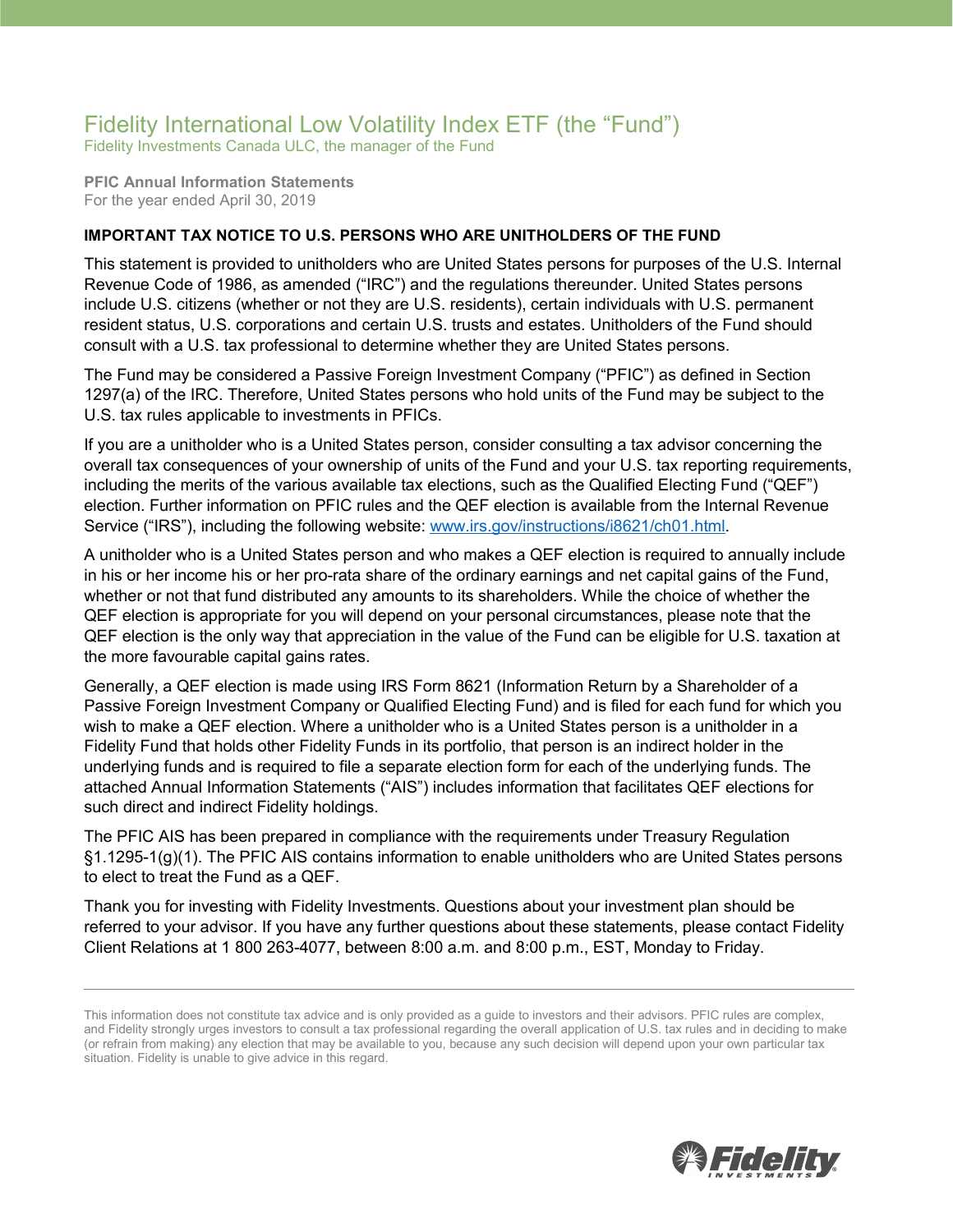## Fidelity International Low Volatility Index ETF

**PFIC Annual Information Statements (US\$)** For the Fund's PFIC taxation year ended April 30, 2019

- 1. This Information Statement applies to the PFIC taxation year of Fidelity International Low Volatility Index ETF (the "Fund") commencing on January 24, 2019 and ending on April 30, 2019.
- 2. The per-unit, per-day amounts of ordinary earnings and net capital gains for each class or series, as applicable, of the Fund and its lower tiered fund(s), as applicable, for the period specified in paragraph (1) are as follows:

| <b>FIDELITY FUND HELD</b>                          | <b>ORDINARY</b>    | <b>NET CAPITAL</b> | <b>CASH</b>             | <b>PROPERTY</b>         |
|----------------------------------------------------|--------------------|--------------------|-------------------------|-------------------------|
| <b>DIRECTLY</b>                                    | <b>EARNINGS \$</b> | <b>GAIN \$</b>     | <b>DISTRIBUTIONS \$</b> | <b>DISTRIBUTIONS \$</b> |
| Fidelity International Low<br>Volatility Index ETF | 0.0027             | 0.0000             | 0.0000                  | 0.0000                  |

To determine your pro-rata share of the amounts above, multiply the amounts by the number of units of each class or series, as applicable, of units of the Fund you held during the year. Here is an example to illustrate the calculation using the per-unit, per-day factors:

You own 100 units of Fund A from the period January 1, 2019, through June 30, 2019. You purchased an additional 100 units of Fund A on July 1, 2019. You did not sell any units of the Fund at any time during the year.

The Fund's ordinary earnings were \$0.001 per unit, per day.

Result: Your ordinary earnings for 2019 are (\$0.001 \* 181 days \* 100) + (\$0.001 \*184 days\* 200) = \$54.90.